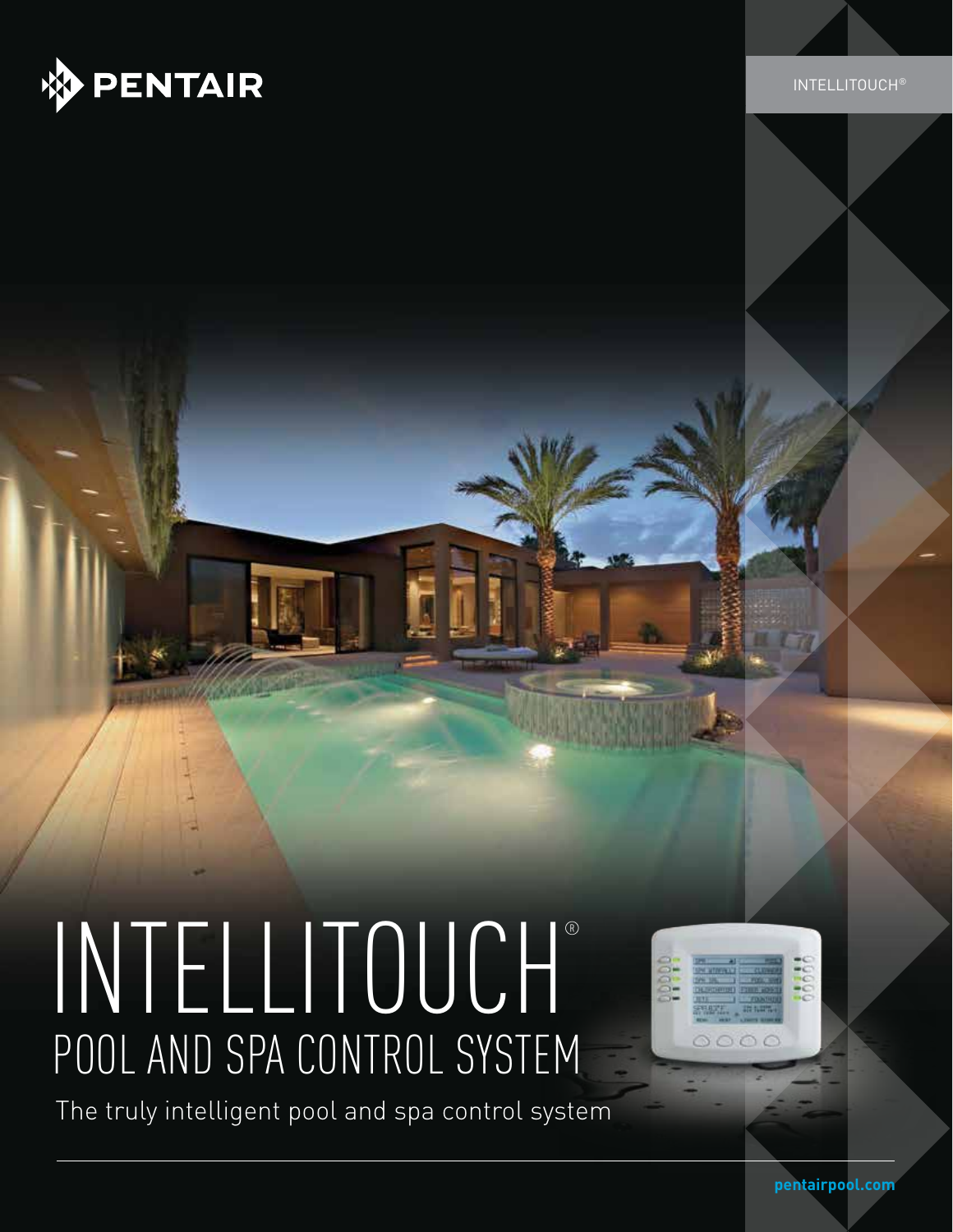## SIMPLE, CONVENIENT, FLEXIBLE AND EXPANDABLE



An IntelliTouch® Control System takes the work and worry out of scheduling and operating pool and spa heating, filtration and cleaning cycles. It also gives you one-touch control over additional heaters, valves, pool lights, landscape lights, water features and more. At the same time, an IntelliTouch system makes sure all your equipment operates at peak efficiency for minimum energy usage and cost. It even helps protect your equipment investment. IntelliTouch systems sense conditions that could hamper operation and alert you to these situations or take automatic corrective action. With the free, downloadable Remote Control and Monitoring Software for Service Professionals, available with ScreenLogic® Interface software (520500), your IntelliTouch system's operation can be remotely controlled and monitored, offering the ultimate in serviceability.

Now that's intelligence… and your ticket to greater pool and spa enjoyment with less work or worry.

#### A BASIC INTELLITOUCH SYSTEM INVOLVES JUST THREE KEY ELEMENTS

- **• First** is the Power Center which is installed at your pool equipment pad and contains all the electrical circuitry.
- **• Second** is one of the "Personality Kits" you select based on whether you want to control a separate pool or spa, a pool/spa combination with shared equipment or a pool/spa combination with separate equipment. Your Personality Kit determines the type and number of equipment and accessories you will control.
- **• Third** is your System Controller. Select from an indoor wall-mounted unit, MobileTouch® Wireless Controller or our ScreenLogic Interface for your smartphone, computer, mobile digital device, or Apple Watch® wrist wearable device.

Now, for all its technical sophistication and range of control capabilities, an IntelliTouch system is very simple to program and use. That's what sets it apart from the others.

Just follow the step-by-step, menu-driven instructions on your controller. There are no complicated routines to learn or remember. You can quickly and easily change equipment and accessory operating schedules to better match your usage habits, your busy schedule and seasonal changes while assuring good maintenance practices. We designed it to make your life simpler…push-button simple.

Besides making equipment and accessory operation simpler and more convenient, an IntelliTouch system is an investment that can pay you back in other important ways.

#### AN INTELLITOUCH SYSTEM SAVES YOU MONEY

Pinpoint control over equipment operating schedules saves money.

- Countdown timers save you money by turning equipment on and off. For example, overall filtration time can be reduced by programming several shorter cycles rather than one longer cycle. Plus, you can take advantage of off-peak electrical rates, when available. Plus, no more worries about leaving pool or landscape lighting on longer than you planned.
- By only running equipment and accessories as much as needed to keep your pool and/or spa in top condition, you prolong the life of your equipment.
- With an IntelliTouch system, you can also control money-saving variable speed pumps and solar heating systems.

#### BUILT-IN SENSORS PROTECT YOUR INVESTMENT AS WELL

- IntelliTouch systems include a sensor that automatically turns on your pump(s) if freezing conditions are detected.
- For those with "pressure-side" cleaners that use a booster pump, an automatic pool cleaner lock-out feature prohibits the pump from operating without a water feed when your system is in spa mode.
- IntelliTouch systems also alert you to any problems they may be having and tell you when service is needed.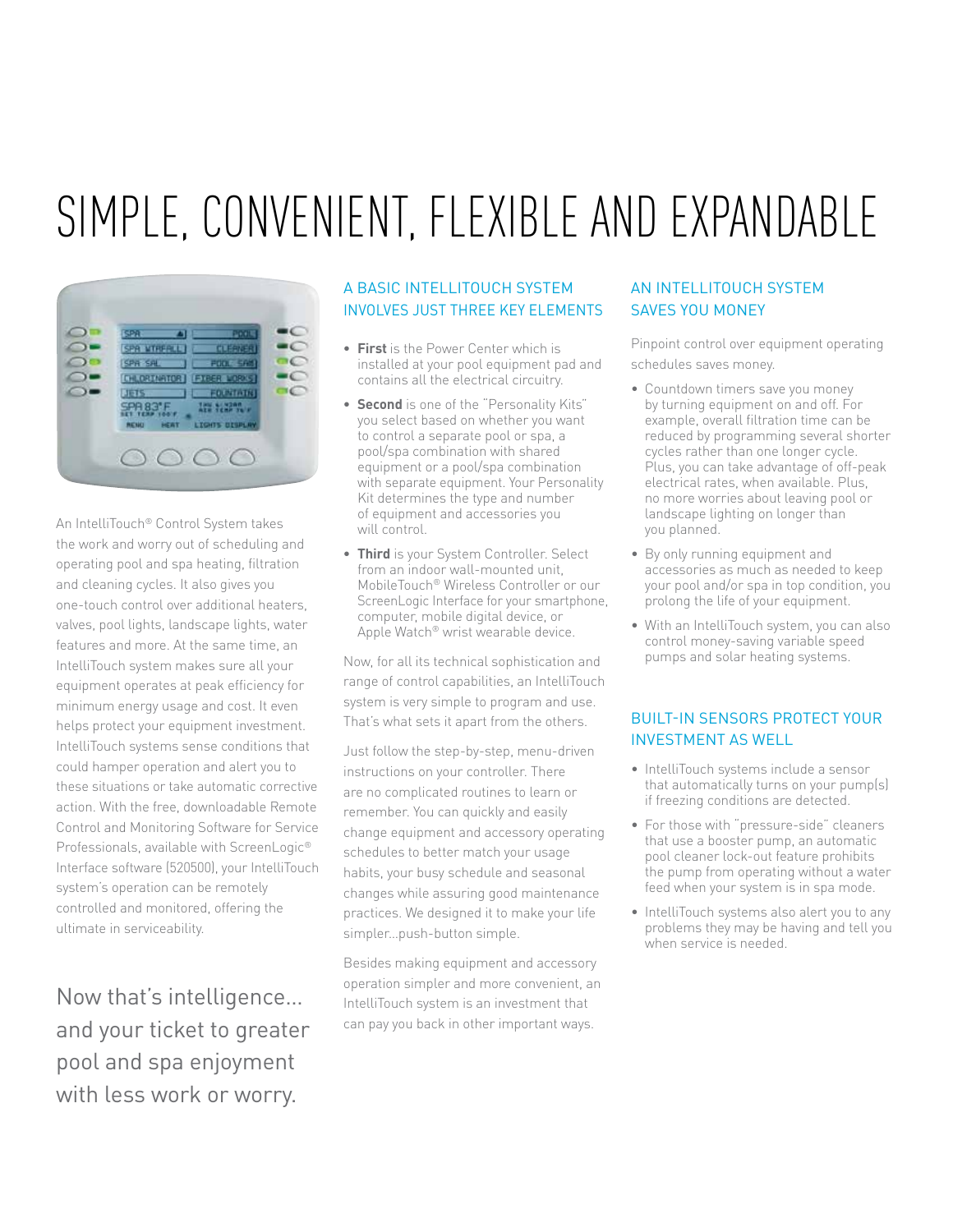

#### AN ECO SELECT® BRAND PRODUCT

Pentair control systems can optimize energy use and equipment performance by automating and synchronizing equipment scheduling. They prevent problems and waste so you don't have to rely on your memory or limited time clocks to operate or turn off equipment.

As the global leader in pool and spa equipment manufacturing, we strive to provide greener choices for our customers. We hope you'll join us in embracing more eco-friendly poolscapes by choosing Eco Select branded products for your swimming pool.





*Four-function, spa-side remote controls additional items, such as jets, air blower and heater without leaving the water.*



### INTELLITOUCH SYSTEM SELECTIONS AND OPTIONS

There is an IntelliTouch system for every application—pool, spa, pool and spa combinations, and pools with separate spas. With the ability to control from five to forty functions, total backyard automation is achievable.

The table on the back cover shows the standard and optional capabilities of the six IntelliTouch systems and two expansion kits in the family.

IntelliTouch systems also offer you a number of individual and multiple wired and wireless control devices for the ultimate in freedom and flexibility.

#### **Four-function, spa-side remote**

- Installs in spa deck or tile.
- Controls any four items, such as spa jets, spa lights or pool lights.
- LED lamp indicates Heating and Spa modes.

#### **Ten-function, spa-side remote**

- Installs in spa deck or tile, semi-flush or surface-mounted.
- Can be retrofitted to previous iS10 installation.
- Controls any 10 items such as spa jets, spa lights, pool lights, air blower, fiber optic lighting, colored lighting, water features, etc.
- Thermostatic temperature control.
- LED indicators for all buttons with backlit labels.
- Controls variable speed or variable flow pump speed.

#### **Hand-held wireless remote**

• Controls any four items/functions, such as spa jets, spa lights and pool lights.

#### **ScreenLogic interfaces**

For even greater control, add an optional ScreenLogic Interface to your Pentair automation system and access your pool from practically anywhere and at any time using your smartphone, computer, mobile digital device or Apple Watch wrist wearable device.